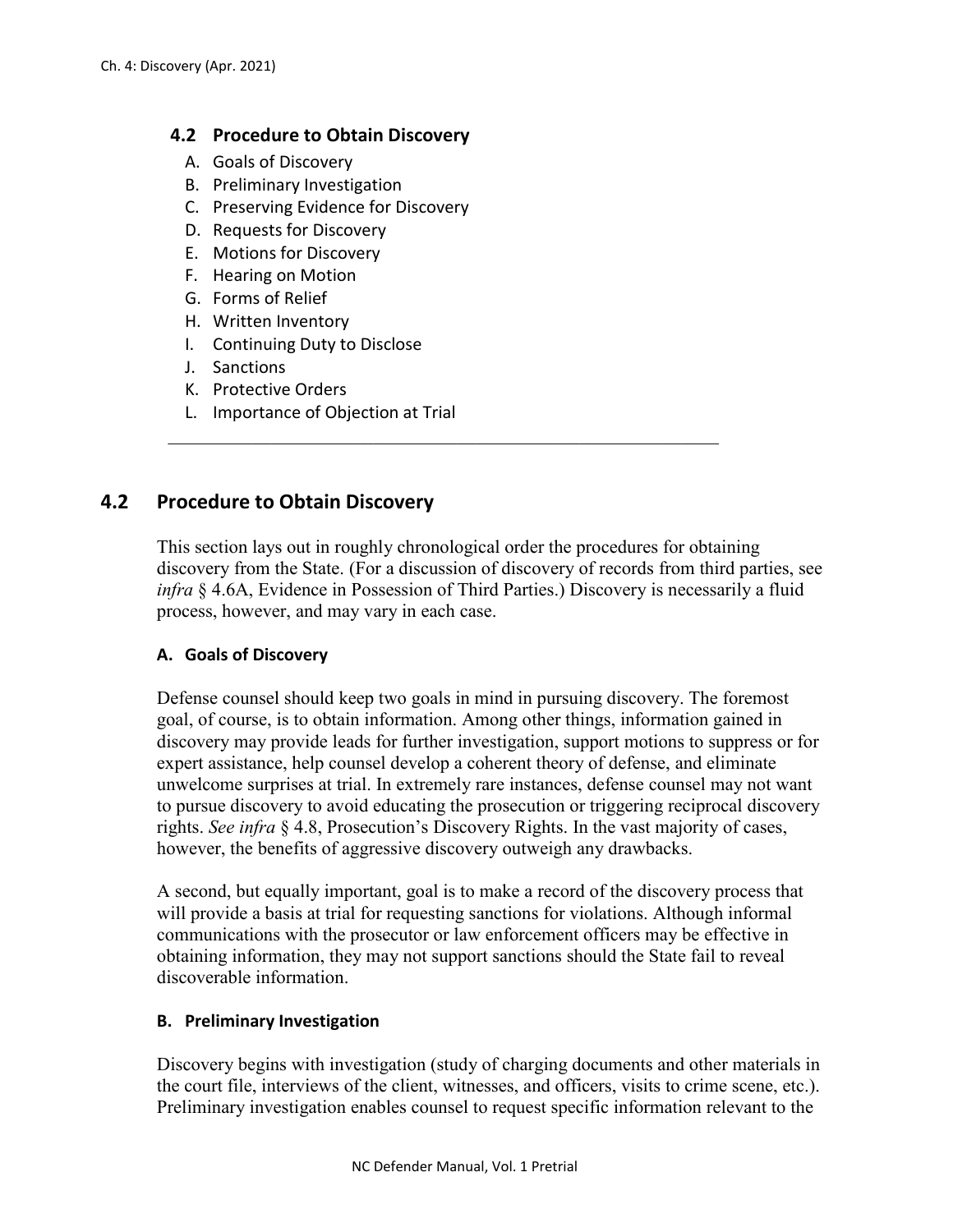case in addition to making a general request for discovery.

#### **C. Preserving Evidence for Discovery**

As a matter of course, counsel may want to make a motion to preserve evidence that the State may routinely destroy or use up in testing. The motion would request generally that the State preserve all evidence obtained in the investigation of the case and would request specifically that the State preserve items of particular significance to the case. Such a motion not only helps assure access to evidence but also may put the defendant in a better position to establish a due process violation and to seek sanctions if the State loses or destroys evidence. *See infra* § 4.6C, Lost or Destroyed Evidence. Sample motions for preservation of evidence can be found on IDS's [Forensic Resources](https://forensicresources.org/view-resources/motions-and-briefs/motions-to-preserve-evidence/) website.

Types of evidence that may be a useful object of a motion to preserve, with statutory support, include:

- Rough notes of interviews by law-enforcement officers, tapes of 911 calls, and other materials that may be routinely destroyed. (G.S. 15A-903(a)(1)a. requires the State to provide the defense with investigating officers' notes, suggesting that the State must preserve the notes for production. *See also* G.S. 15A-903(c) (requiring law enforcement agencies to provide the prosecutor with their complete files); G.S. 15A-501(6) (to same effect).)
- Drugs, blood, and other substances that may be consumed in testing by the State. (G.S. 15A-268 requires the State to preserve "biological evidence," including blood and other fluids. *See infra* § 4.4F, Biological Evidence.)
- G.S. 20-139.1(h) requires preservation of blood and urine samples subject to a chemical analysis for the period of time specified in that statute and, if a motion to preserve has been filed, until entry of a court order about disposition of the evidence.
- Other physical evidence. (G.S. 15-11and G.S. 15-11.1 require law enforcement to maintain a log of and "safely keep" seized property.)

Counsel may make a motion to preserve evidence even before requesting discovery of the evidence, and in many cases good reason will exist to do so. If time is of the essence in a felony case, counsel may need to make the motion in district court, before transfer of the case to superior court. *See State v. Jones*, 133 N.C. App. 448 (1999) (district court has jurisdiction to rule on preliminary matters before transfer of a felony case to superior court; court could rule on motion for medical records), *aff'd in part and rev'd in part on other grounds*, 353 N.C. 159 (2000). The superior court also may have the authority to hear the motion in a felony case that is still pending in district court. *See State v. Jackson*, 77 N.C. App. 491 (1985) (court notes jurisdiction of superior court before indictment to enter commitment order to determine defendant's capacity to stand trial).

#### **D. Requests for Discovery**

**Need for request for statutory discovery.** To obtain discovery of the information covered under G.S. 15A-903, the defendant first must serve the prosecutor with a written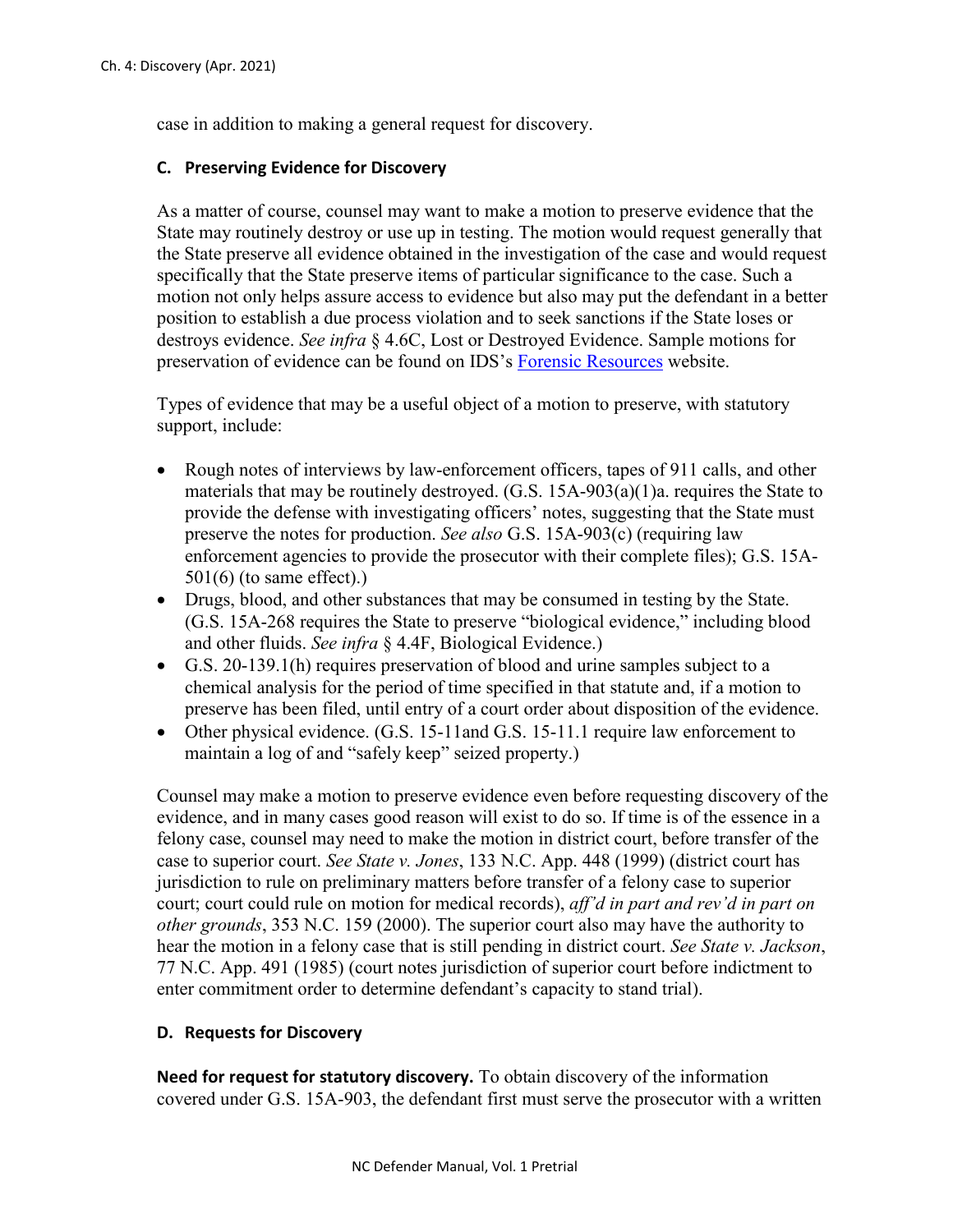request for voluntary discovery. A written request is ordinarily a prerequisite to a motion to compel discovery, discussed in E., below. *See* G.S. 15A-902(a); *State v. Anderson*, 303 N.C. 185 (1981), *overruled in part on other grounds by State v. Shank*, 322 N.C. 243 (1988). The court may hear a motion to compel discovery by stipulation of the parties or for good cause (G.S. 15A-902(f)), but the defendant does not have the right to be heard on a motion to compel without a written request.

**Practice note:** File your request for voluntary discovery with the court, with a certificate of service showing that you served it on the prosecutor within the required time period for requesting voluntary discovery. Doing so may prevent later disputes over whether you complied with the statutory requirements. *See* KLINKOSUM at 154–55 (recommending this approach)*.* Some attorneys submit a combined discovery request and motion for discovery, requesting that the prosecution voluntarily comply with the request and, if the prosecution fails to do so, asking the court to issue an order compelling production. *Id.* at 155, A sample combined request and motion may be available on the IDS website, [www.ncids.org.](http://www.ncids.org/)

In some counties, the prosecutor's office may have a standing policy of providing discovery to the defense without a written request. Even if a prosecutor has such a policy, defense counsel still should make a formal request for statutory discovery. If the defendant does not make a formal request, and the prosecution fails to turn over materials to which the defendant is entitled, the defendant may not be able to complain at trial. *See State v. Abbott*, 320 N.C. 475 (1987) (prosecutor not barred from using defendant's statement at trial even though it was discoverable under statute and not produced before trial; open-file policy no substitute for formal request and motion). *But cf. State v. Brown*, 177 N.C. App. 177 (2006) (in absence of written request by defense or written agreement, voluntary disclosure by prosecution is not deemed to be under court order; however, court notes that some decisions have held prosecution to requirements for court-ordered disclosure where prosecution voluntarily provides witness list to defense); *United States v. Cole*, 857 F.2d 971 (4th Cir. 1988) (prosecutors must honor informal discovery arrangement and, for violation of arrangement, trial court may exclude evidence under Federal Rule of Evidence 403 [comparable to North Carolina's Evidence Rule 403] on the ground of unfair prejudice and surprise); *see also Strickler v. Greene*, 527 U.S. 263 (1999) (defendant established cause for failing to raise *Brady* violation in earlier proceedings where, among other things, defendant reasonably relied on prosecution's open-file policy); *United States v. Spikes,* 158 F.3d 913 (6th Cir. 1998) (court may impose sanctions, including suppression of evidence and dismissal of charges in egregious cases, for prosecution's failure to honor agreement not to introduce certain evidence).

If the parties have entered into a written agreement or written stipulation to exchange discovery, counsel need not make a formal written request for statutory discovery. *See*  G.S. 15A-902 (a) (written request not required if parties agree in writing to comply voluntarily with discovery provisions); *see also State v. Flint*, 199 N.C. App. 709 (2009) (recognizing that written agreement may obviate need for motion for discovery but finding no evidence of agreement); John Rubin, *[2004 Legislation Affecting Criminal Law](https://www.sog.unc.edu/sites/www.sog.unc.edu/files/reports/aoj200406.pdf)*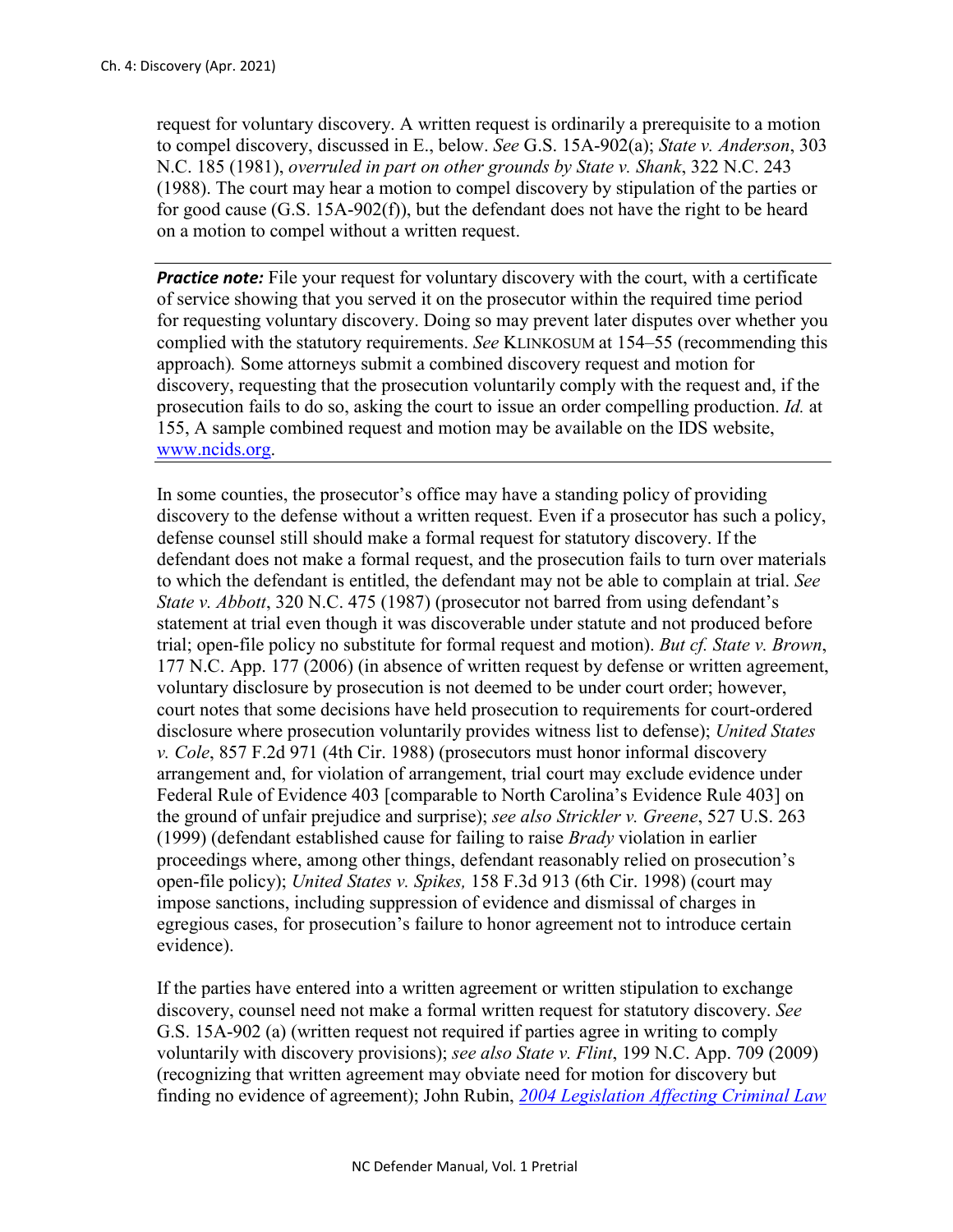*[and Procedure](https://www.sog.unc.edu/sites/www.sog.unc.edu/files/reports/aoj200406.pdf)*, ADMINISTRATION OF JUSTICE BULLETIN No. 2004/06, at 3–4 (Oct. 2004) (noting that one of purposes of provision was to clarify enforceability of standing agreements such as in Mecklenburg County, where public defender's office and prosecutor's office entered into agreement to exchange discovery without a written request). Generally, as a matter of best practice, counsel should generate and serve on the prosecutor a written request for discovery in all cases.

If the defendant makes a written request for discovery (and thereafter the prosecution either voluntarily provides discovery or the court orders discovery), the prosecution is entitled on written request to discovery of the materials described in G.S. 15A-905. *See*  G.S. 15A-905(a), (b), (c) (providing that prosecution has right to discovery of listed materials if the defense obtains "any relief sought by the defendant under G.S. 15A-903"). Ordinarily, the advantages of obtaining discovery from the State will far outweigh any disadvantages of providing discovery to the State. For a further discussion of reciprocal discovery, see *infra* § 4.8, Prosecution's Discovery Rights.

*Practice note:* The defendant is not required to submit a request for *Brady* materials before making a motion to compel discovery. Requests for statutory discovery commonly include such requests, however, and judges may be more receptive to discovery motions when defense counsel first attempts to obtain the discovery voluntarily. The discovery request therefore should include all discoverable categories of information, including the State's complete files under G.S. 15A-903, other statutory categories of information, and constitutional categories of information. The discovery request should specify the items within each category, described further in subsequent sections of this chapter.

**Timing of request.** Under G.S. 15A-902(d), defense counsel must serve on the prosecutor a request for statutory discovery no later than ten working days after one of the following events:

- If the defendant is represented by counsel at the time of a probable cause hearing, the request must be made no later than ten working days after the hearing is held or waived.
- If the defendant is not represented by counsel at the probable cause hearing, or is indicted (or consents to a bill of information) before a probable cause hearing occurs, the request must be made no later than ten working days after appointment of counsel or service of the indictment (or consent to a bill of information), whichever is later.

G.S. 15A-902(f) may provide a safety valve if defense counsel fails to comply with the time limits for statutory discovery. It allows the court to hear a motion for discovery on stipulation of the parties or upon a finding of good cause.

**Practice note:** Because the deadlines for requesting statutory discovery are relatively early, counsel should set up a system for automatically generating and serving statutory discovery requests in every case.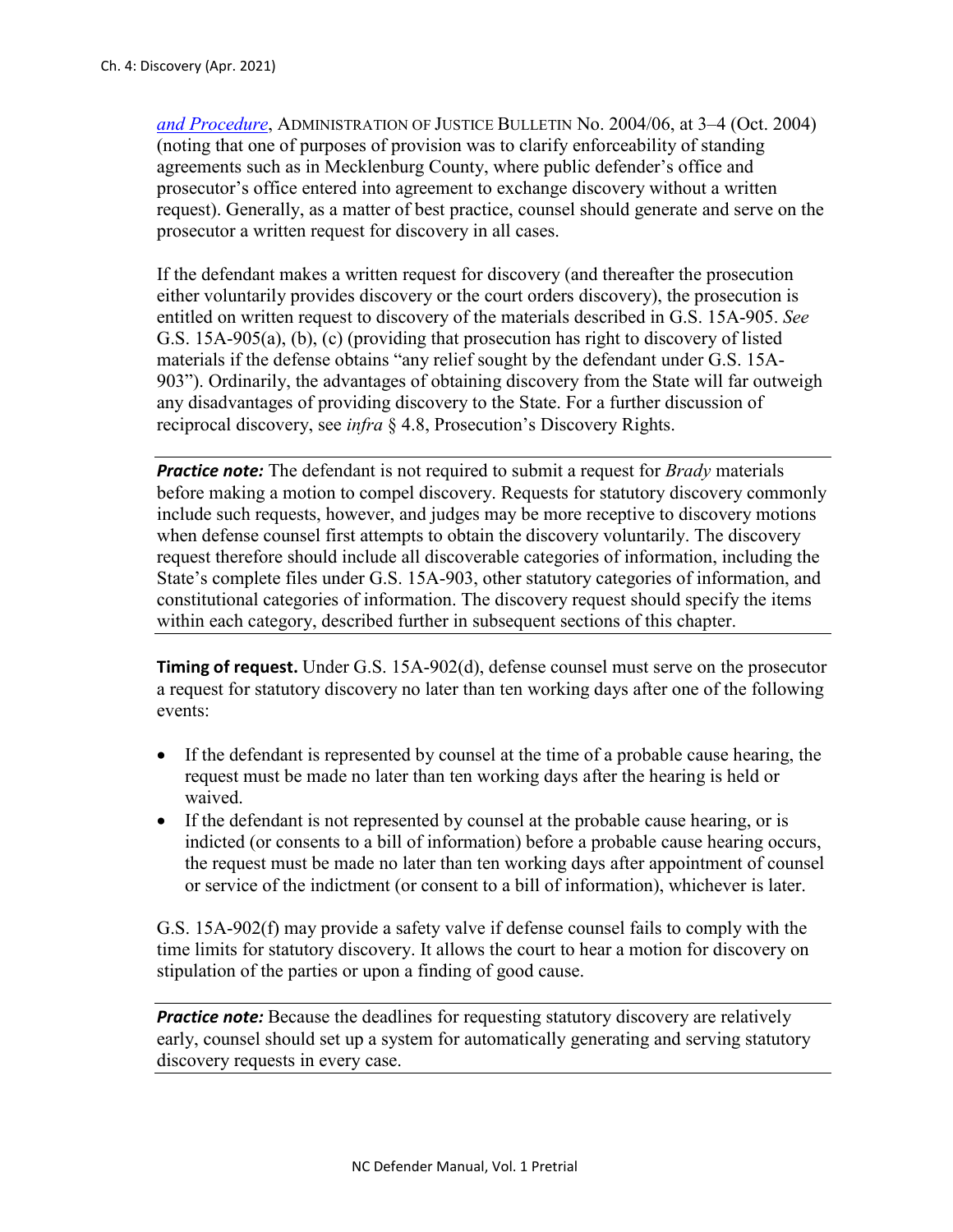## **E. Motions for Discovery**

**Motion for statutory discovery.** On receiving a negative or unsatisfactory response to a request for statutory discovery, or after seven days following service of the request on the prosecution without a response, the defendant may file a motion to compel discovery. *See*  G.S. 15A-902(a). Ordinarily, a written request for voluntary discovery or written agreement to exchange discovery is a prerequisite to the filing of a motion. *Id.* The motion may be heard by a superior court judge only. *See* G.S. 15A-902(c).

If the prosecution refuses to provide voluntary discovery, or does not respond at all, the defendant must move for a court order to trigger the State's discovery obligations. *See State v. Keaton*, 61 N.C. App. 279 (1983) (when voluntary discovery does not occur, defendant has burden to make motion to compel before State's duty to provide statutory discovery arises).

If the prosecution has agreed to comply with a discovery request, a defendant is not statutorily required to file a motion for discovery. Once the prosecution agrees to a discovery request, discovery pursuant to that agreement is deemed to have been made under an order of the court, and the defendant may obtain sanctions if the State fails to disclose discoverable evidence. *See* G.S. 15A-902(b); G.S. 15A-903(b); *State v. Anderson*, 303 N.C. 185, 192 (1981) (under previous statutory procedures, which are largely the same, if prosecution agrees to provide discovery in response to request for statutory discovery, prosecution assumes "the duty fully to disclose all of those items which could be obtained by court order"), *overruled in part on other grounds by State v*. *Shank*, 322 N.C. 243 (1988); *see also State v. Castrejon*, 179 N.C. App. 685 (2006) (defendant apparently requested discovery pursuant to prosecutor's open-file policy and did not make written request for discovery and motion; defendant therefore was not entitled to discovery); *State v. Brown*, 177 N.C. App. 177 (2006) (in absence of written request by defense or written agreement, voluntary disclosure by prosecution is not deemed to be under court order; however, court notes that some decisions have held prosecution to requirements for court-ordered disclosure where prosecution voluntarily provides witness list to defense).

Nevertheless, counsel may want to follow up with a motion for discovery. Obtaining a court order may avoid disputes over whether the prosecution agreed to provide discovery and thereby assumed the obligation to comply with a discovery request. The hearing on a discovery motion also may give counsel an opportunity to explore on the record the prosecution's compliance.

A motion for statutory discovery should attest to the defendant's previous request for discovery and ask that the court order the prosecution to comply in full with its statutory obligations. *See State v. Drewyore*, 95 N.C. App. 283 (1989) (suggesting that defendant may not have been entitled to sanctions for prosecution's failure to disclose photographs that were discoverable under statute because motion did not track statutory language of former G.S. 15A-903(d)). If counsel learns of additional materials not covered by the motion, counsel should file a supplemental written motion asking the court to compel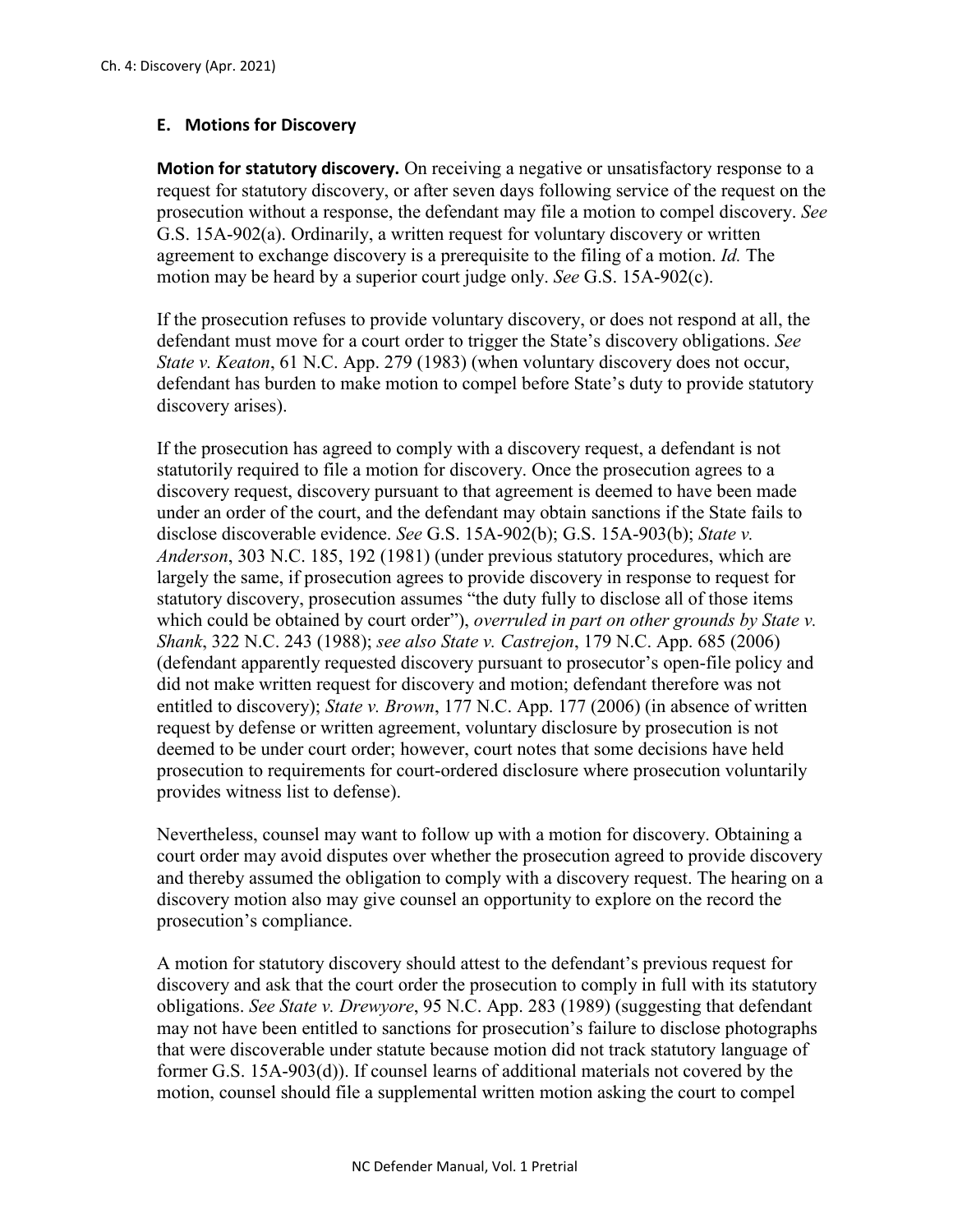production. *See generally State v. Fair*, 164 N.C. App. 770 (2004) (finding under former statute that oral request for materials not sought in earlier written discovery motion was insufficient). [In *Fair,* counsel learned of additional materials and made an oral request for them only after a voir dire of a State's witness at a hearing on counsel's written discovery motion, held by the trial court immediately before trial. The appellate court's requiring of a written motion in these circumstances seems questionable, but the basic point remains that counsel should fashion a broad request for relief in the written motion and, when feasible, should follow up with a supplemental written motion upon learning of materials not covered by the motion.] For additional types of relief, see *infra* § 4.2G, Forms of Relief, and § 4.2J, Sanctions.

As with other motions, the defendant must obtain a ruling on a discovery motion or risk waiver. *See State v. Jones*, 295 N.C. 345 (1978) (defendant waived statutory right to discovery by not making any showing in support of motion, not objecting when court found motion abandoned, and not obtaining a ruling on motion).

*Practice note:* Motions for statutory discovery commonly include a request for *Brady*  evidence. Although the prosecution has the obligation to disclose *Brady* evidence without a request or motion (*see infra* § 4.5G, Need for Request), the motion reinforces the prosecution's obligation. As with motions for statutory discovery, as you learn more about the case, you may want to file additional motions specifying additional information you need and have not received.

Be sure to state all constitutional as well as statutory grounds for discovery in your motion. *See State v. Golphin*, 352 N.C. 364, 403–04 (2000) (defendant's discovery motion did not allege and trial court did not rule on possible constitutional violations; court therefore declines to rule on whether denial of motion was violation of federal or state constitutional rights). For an overview of the constitutional grounds for discovery, see *supra* § 4.1B, Constitutional Rights.

#### **F. Hearing on Motion**

Hearings on discovery motions often consist of oral argument only. Defense counsel should use this opportunity to explore on the record the prosecution's compliance with its discovery obligations. In some instances, counsel may want to subpoena witnesses and documents to the motion hearing. Examination of witnesses (such as law-enforcement officers) may reveal discoverable evidence that the State has not yet disclosed. For a discussion of the use of subpoenas for pretrial proceedings, see *infra* § 4.7, Subpoenas.

# **G. Forms of Relief**

In addition to asking the court to order the prosecution to provide the desired discovery, defense counsel may want to seek the following types of relief.

**Deadline for production.** The discovery statutes set some deadlines for the State to produce discovery. *See* G.S. 15A-903(a)(2) (State must give notice of expert witness and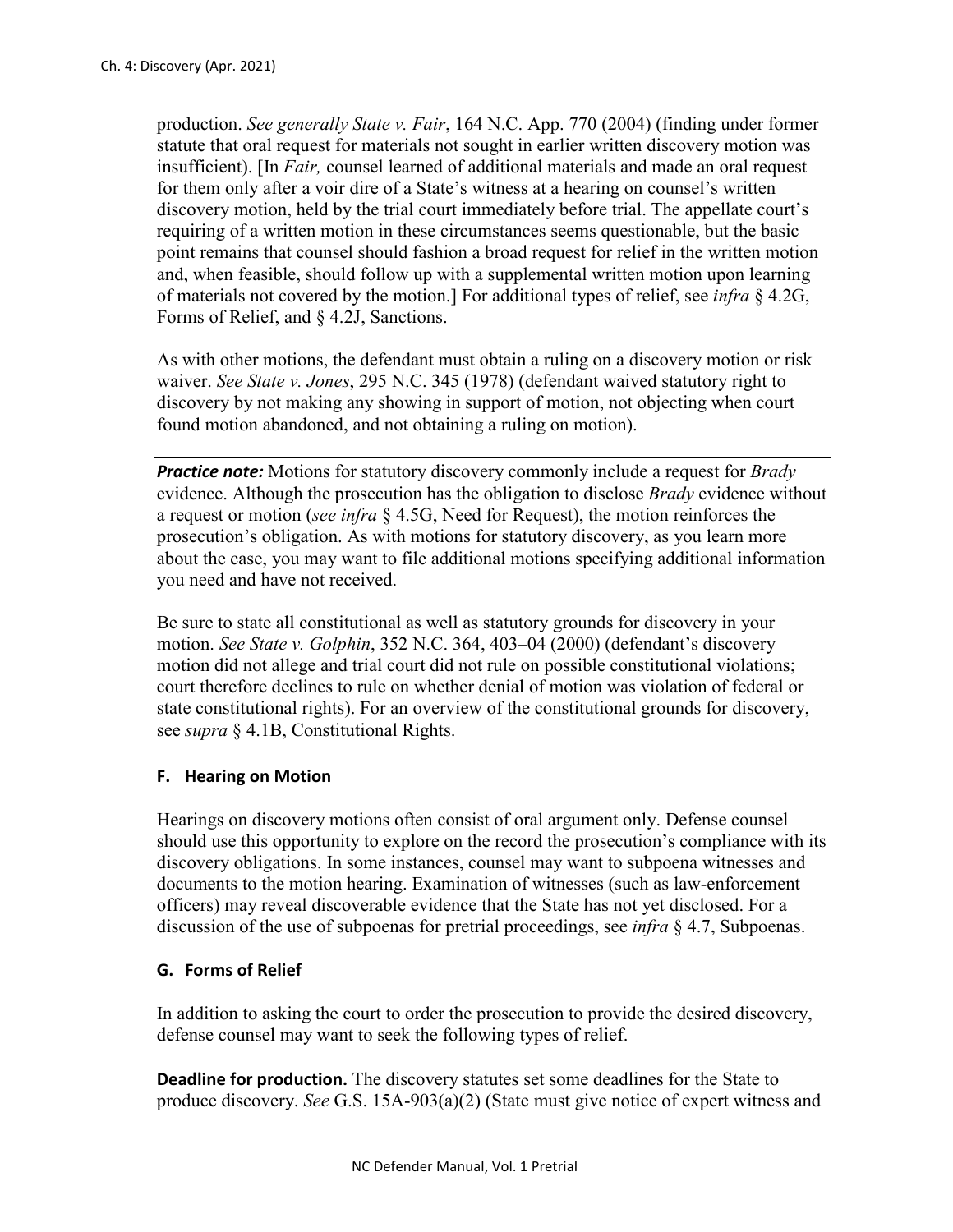furnish required expert materials a reasonable time before trial); G.S. 15A-903(a)(3) (State must give notice of other witnesses at beginning of jury selection); G.S. 15A- $905(c)(1)$ a. (if ordered by court on showing of good cause, State must give notice of rebuttal alibi witnesses no later than one week before trial unless parties and court agree to different time frames).

The statutes do not set a specific deadline for the State to produce its complete files, which is the bulk of discovery due the defendant, but the judge may be willing to set a deadline for the prosecution to provide discovery. *See* G.S. 15A-909 (order granting discovery must specify time, place, and manner of making discovery). When setting a discovery deadline, the judge also may be willing to enter an order precluding the prosecution from introducing discoverable evidence not produced by the deadline. *See, e.g., State v. Coward*, 296 N.C. 719 (1979) (trial court imposed such a deadline), *overruled in part on other grounds by State v. Adcock*, 310 N.C. 1 (1984); *State v. James*, 182 N.C. App. 698, 702 (2007) (trial court set deadline for State to produce discovery and excluded evidence produced after deadline).

Defense counsel also may file a motion in limine before trial requesting that the judge exclude any evidence that has not yet been produced. *See, e.g., State v. McCormick*, 36 N.C. App. 521 (1978) (trial court granted in limine motion excluding evidence not produced in discovery unless prosecution obtained court's permission).

**Retrieve and produce information from other agencies involved in investigation or prosecution of defendant.** If defense counsel believes that discoverable evidence is in the possession of other agencies involved in the investigation or prosecution of the defendant, such as law enforcement, counsel can ask the court to require the prosecutor to retrieve and produce the evidence. Although the prosecutor may not have actual possession of the evidence, he or she is obligated under the discovery statutes and constitutional requirements to obtain the evidence. For a further discussion of the prosecution's obligation to obtain information from affiliated entities, see *infra* § 4.3B, Agencies Subject to Disclosure Requirements (statutory grounds) and § 4.5H, Prosecutor's Duty to Investigate (constitutional grounds).

If it is unclear to counsel whether the prosecution has the obligation to obtain the information from another entity, counsel may make a motion to require the entity to produce the records or may make a motion in the alternative—that is, counsel can move for an order requiring the prosecution to obtain and turn over the records or, in the alternative, for an order directing the agency to produce the records. *See infra* § 4.6A, Evidence in Possession of Third Parties.

**Item-by-item response.** The judge may be willing to require the prosecution to respond in writing to each discovery item in the motion, compelling the prosecution to examine each item individually and creating a clearer record.

**In camera review.** If counsel believes that the prosecution has failed to produce discoverable material, counsel may ask the judge to review the material in camera and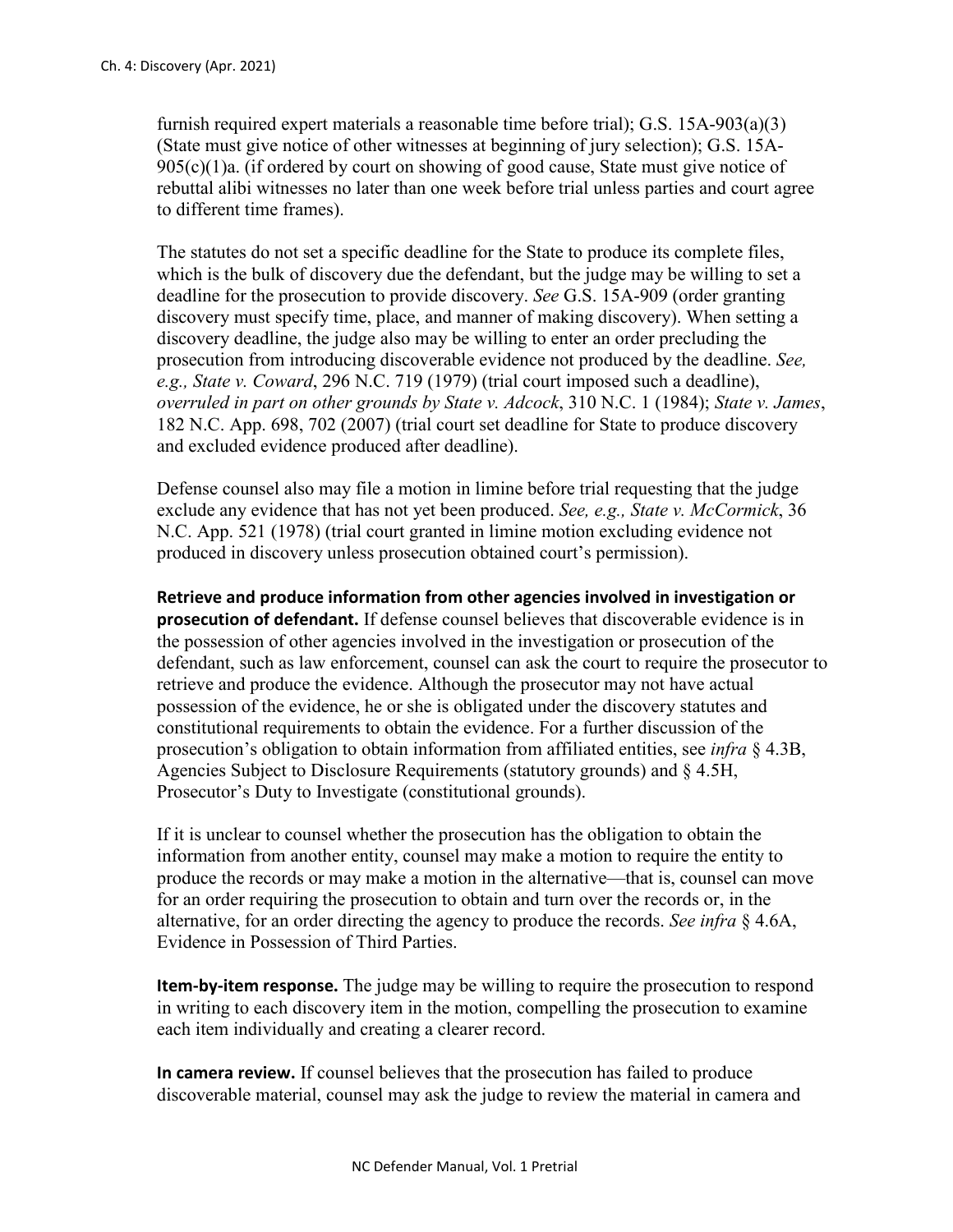determine the portions that must be disclosed. *See, e.g.*, *infra* § 4.5J, In Camera Review and Other Remedies (discussing such a procedure to ensure compliance with *Brady*).

### **H. Written Inventory**

In providing discovery, the prosecution may just turn over documents without a written response and without identifying the materials produced. To avoid disputes at trial over what the prosecution has and has not turned over, counsel should review the materials, create a written inventory of everything provided, and serve on the prosecutor (and file with the court) the inventory documenting the evidence produced. The inventory also should recite the prosecutor's representations about the nonexistence or unavailability of requested evidence. Supplemental inventories may become necessary as the prosecution discloses additional evidence or makes additional representations. A sample inventory is available in the [Adult Criminal Motions](https://www.ncids.org/adult-criminal-cases/adult-criminal-motions/) section of the IDS website..

## **I. Continuing Duty to Disclose**

If the State agrees to provide discovery in response to a request for statutory discovery, or the court orders discovery, the prosecution has a continuing duty to disclose the information. *See* G.S. 15A-907; *State v. Cook*, 362 N.C. 285 (2008) (recognizing duty and finding violation by State's failure to timely disclose identity and report of expert witness); *State v. Jones*, 296 N.C. 75 (1978) (recognizing that prosecution was under continuing duty to disclose once it agreed to provide discovery in response to request, and ordering new trial for violation); *State v. Ellis*, 205 N.C. App. 650 (2010 (recognizing duty). The prosecution always has a duty to disclose *Brady* evidence, with or without a request or court order. *See infra* § 4.5G, Need for Request.

#### **J. Sanctions**

**Generally.** Under G.S. 15A-910, the trial court may impose sanctions for the failure to disclose or belated disclosure of discoverable evidence. The sanctions, in increasing order of severity, are:

- an order permitting discovery or inspection,
- a continuance or recess,
- exclusion of evidence.
- mistrial, and
- dismissal of charge, with or without prejudice.

G.S. 15A-910(a) also allows the court to issue any "other appropriate orders," including an order citing the noncomplying party for contempt. *See also* "Personal sanctions," below, in this subsection J. The court must make specific findings if it imposes any sanction. *See* G.S. 15A-910(d); *cf. State v. Ellis*, 205 N.C. App. 650 (2010) (noting that trial court is not required to make specific findings that it considered sanctions in denying sanctions; transcript indicated that trial court considered defendant's request for continuance and that denial of continuance was not abuse of discretion).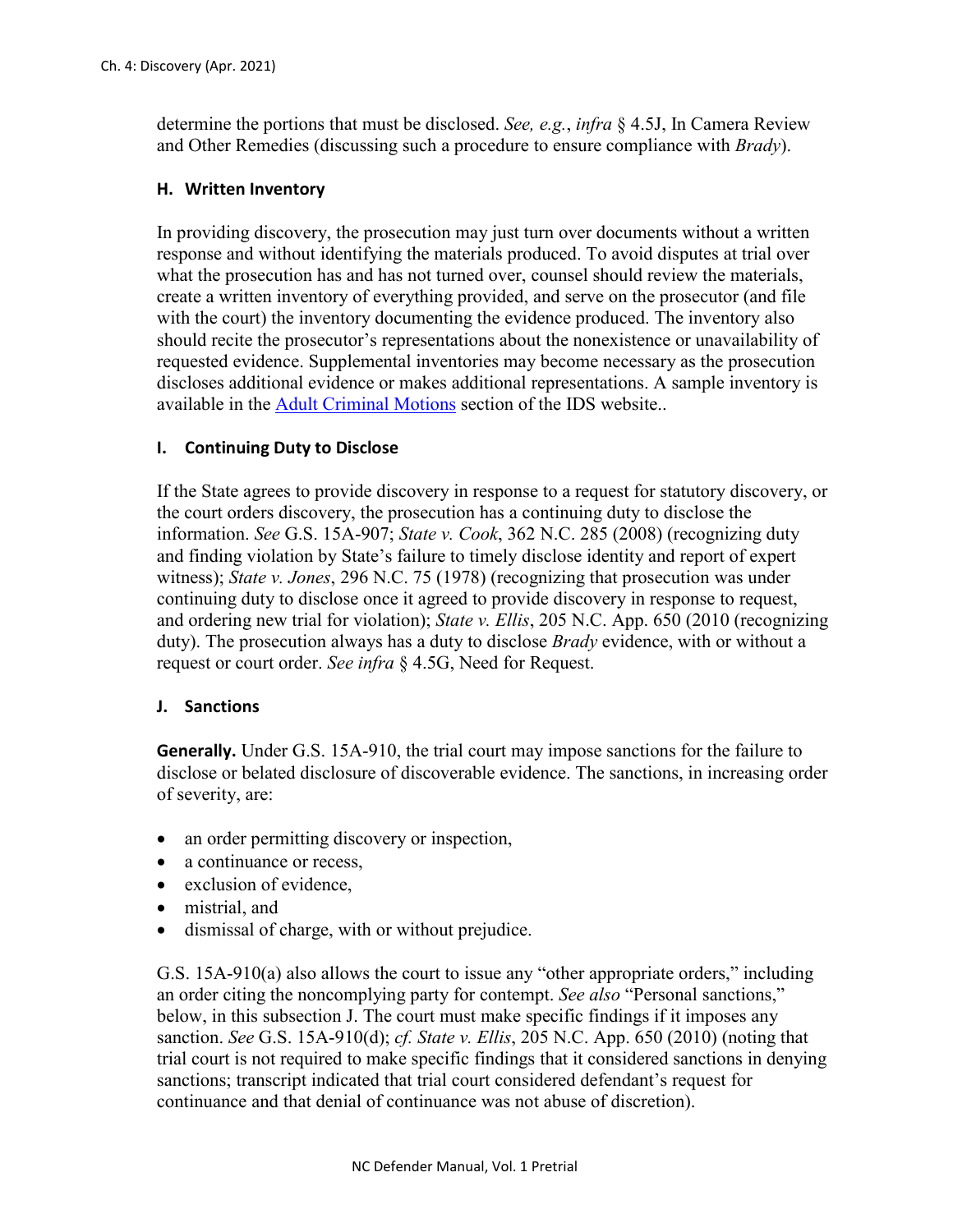**Showing necessary for sanctions.** At a minimum, the defendant must do the following to obtain sanctions against the prosecution: (1) show that the prosecution was obligated to disclose the evidence (thus, the importance of making formal discovery requests and motions); (2) show that the prosecution violated its obligations (thus, the importance of making a record of the evidence disclosed by the prosecution); and (3) request sanctions. *See State v. Alston*, 307 N.C. 321 (1983) (defendant failed to advise trial court of violation and request sanctions; no abuse of discretion in trial court's failure to impose sanctions).

G.S. 15A-910(b) requires the court, in determining whether sanctions are appropriate, to consider (1) the materiality of the subject matter and (2) the totality of circumstances surrounding the alleged failure to comply with the discovery request or order. *See also State v. Dorman*, 225 N.C. App. 599 (2013) (reversing order excluding State's evidence because order did not indicate court's consideration of these two factors).

Appellate decisions (both before and after the enactment of G.S. 15A-910(b) in 2011) indicate that various factors may strengthen an argument for sanctions, although none are absolute prerequisites. Factors include:

- Importance of the evidence. *See State v. Walter Lee Jones*, 296 N.C. 75 (1978) (motion for appropriate relief granted and new trial ordered for prosecution's failure to turn over laboratory report bearing directly on guilt or innocence of defendant); *In re A.M.*, 220 N.C. App. 136 (2012) (ordering new trial for trial court's failure to allow continuance or grant other relief; State disclosed new witness, the only eyewitness to alleged arson, on day of adjudicatory hearing).
- Existence of bad faith. *See State v. McClintick*, 315 N.C. 649, 662 (1986) (trial judge "expressed his displeasure with state's tactics" and took several curative actions); *State v. Jaaber*, 176 N.C. App. 752, 756 (2006) (State took "appreciable action" to locate missing witness statements; trial court did not abuse discretion in denying mistrial).
- Unfair surprise. *See State v. King*, 311 N.C. 603 (1984) (no abuse of discretion in denial of mistrial, as defendant was aware of statements that prosecution had failed to disclose); *State v. Aguilar-Ocampo*, 219 N.C. App. 417 (2012) (defendant conceded that he anticipated that State would offer expert testimony, although he could not anticipate precise testimony).
- Prejudice to preparation for trial, including ability to investigate information, prepare motions to suppress, obtain expert witnesses, subpoena witnesses, and engage in plea bargaining. *See State v. Williams,* 362 N.C. 628 (2008) (photos destroyed by State were material evidence favorable to defense, which defendant never possessed, could not reproduce, and could not prove through testimony); *State v. Warren Harden Jones*, 295 N.C. 345 (1978) (defendants failed to suggest how nondisclosure hindered preparation for trial and failed to specify any items of evidence that they could have excluded or rebutted more effectively had they learned of evidence before trial).
- Prejudice to presentation at trial, such as ability to question prospective jurors, prepare opening argument and cross-examination, and determine whether the client should testify. *See State v. Pigott*, 320 N.C. 96 (1987) (no abuse of discretion in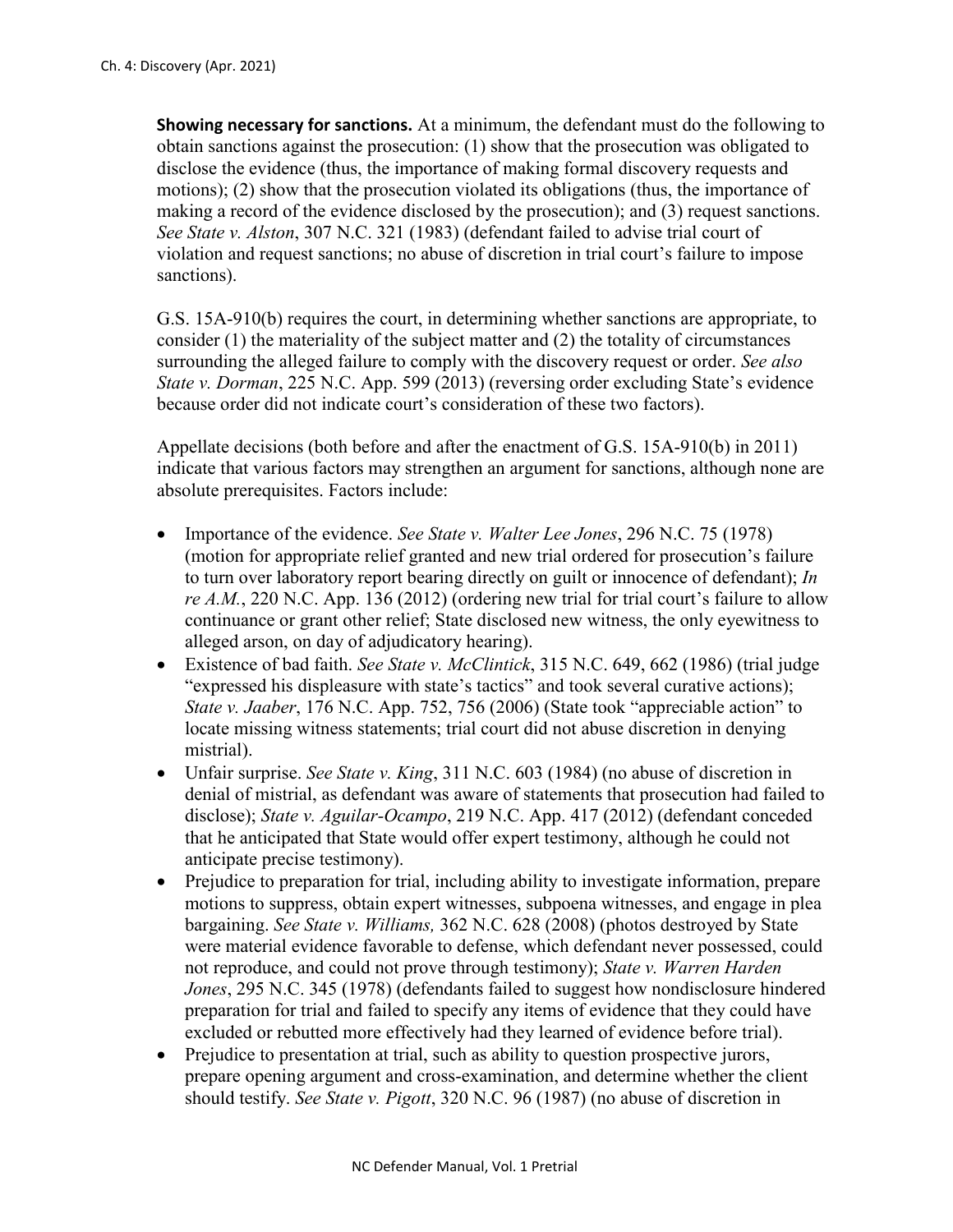denial of mistrial; court finds that prosecution's failure to disclose discoverable photographs did not lead defense counsel to commit to theory undermined by photographs); *State v. King*, 311 N.C. 603 (1984) (no abuse of discretion in denial of mistrial; no suggestion that defendant would not have testified had prosecution disclosed prior conviction).

*Practice note:* In addition to citing the statutory basis for sanctions, be sure to constitutionalize your request for sanctions for nondisclosure of evidence. Failure to do so may constitute a waiver of constitutional claims. *See State v. Castrejon*, 179 N.C. App. 685 (2006).

**Choice of sanction.** The choice of sanction for a discovery violation is within the trial court's discretion and is rarely reversed. *See State v. Jaaber*, 176 N.C. App. 752 (2006) (finding that statute does not require that trial court impose sanctions and leaves choice of sanction, if any, in trial court's discretion).

Probably the most common sanction is an order requiring disclosure of the evidence and the granting of a recess or continuance. *See, e.g., State v. Pender*, 218 N.C. App. 233 (2012) (trial court did not abuse discretion in denying defendant's request for mistrial for State's failure to disclose new information provided by codefendant to State; trial court's order, in which court instructed defense counsel to uncover discrepancies on crossexamination and allowed defense recess thereafter to delve into matter, was permissible remedy); *State v. Remley*, 201 N.C. App. 146 (2009) (trial court did not abuse discretion in refusing to dismiss case or exclude evidence for State's disclosure of incriminating statement of defendant on second day of trial; granting of recess was adequate remedy where court said it would consider any additional request other than dismissal or exclusion of evidence and defendant did not request other sanction or remedy).

The failure of a trial court to grant a continuance may constitute an abuse of discretion when the defendant requires additional time to respond to previously undisclosed evidence. *See State v. Cook*, 362 N.C. 285, 295 (2008) (so holding but concluding that denial of continuance was harmless beyond reasonable doubt because other evidence against defendant was overwhelming); *In re A.M.*, 220 N.C. App. 136 (2012) (ordering new trial for trial court's failure to allow juvenile continuance; State disclosed new witness, the only eyewitness to alleged arson, on day of adjudicatory hearing); *see also infra* § 13.4A, Motion for Continuance (discussing constitutional basis for continuance).

Trial and appellate courts have imposed other, stiffer sanctions. They have imposed sanctions specifically identified in the statute, such as exclusion of evidence, preclusion of witness testimony, mistrial, and dismissal; and they have fashioned other sanctions to remedy the prejudice caused by the violation and deter future violations. *See, e.g., State v. Canady*, 355 N.C. 242, 253–54 (2002) (ordering new trial for trial court's failure to exclude expert's testimony or order retesting of evidence where State could not produce underlying data from earlier test); *State v. Mills*, 332 N.C. 392 (1992) (trial court offered defendant mistrial for State's discovery violation); *State v. Taylor*, 311 N.C. 266 (1984) (trial court prohibited State from introducing photographs and physical evidence it had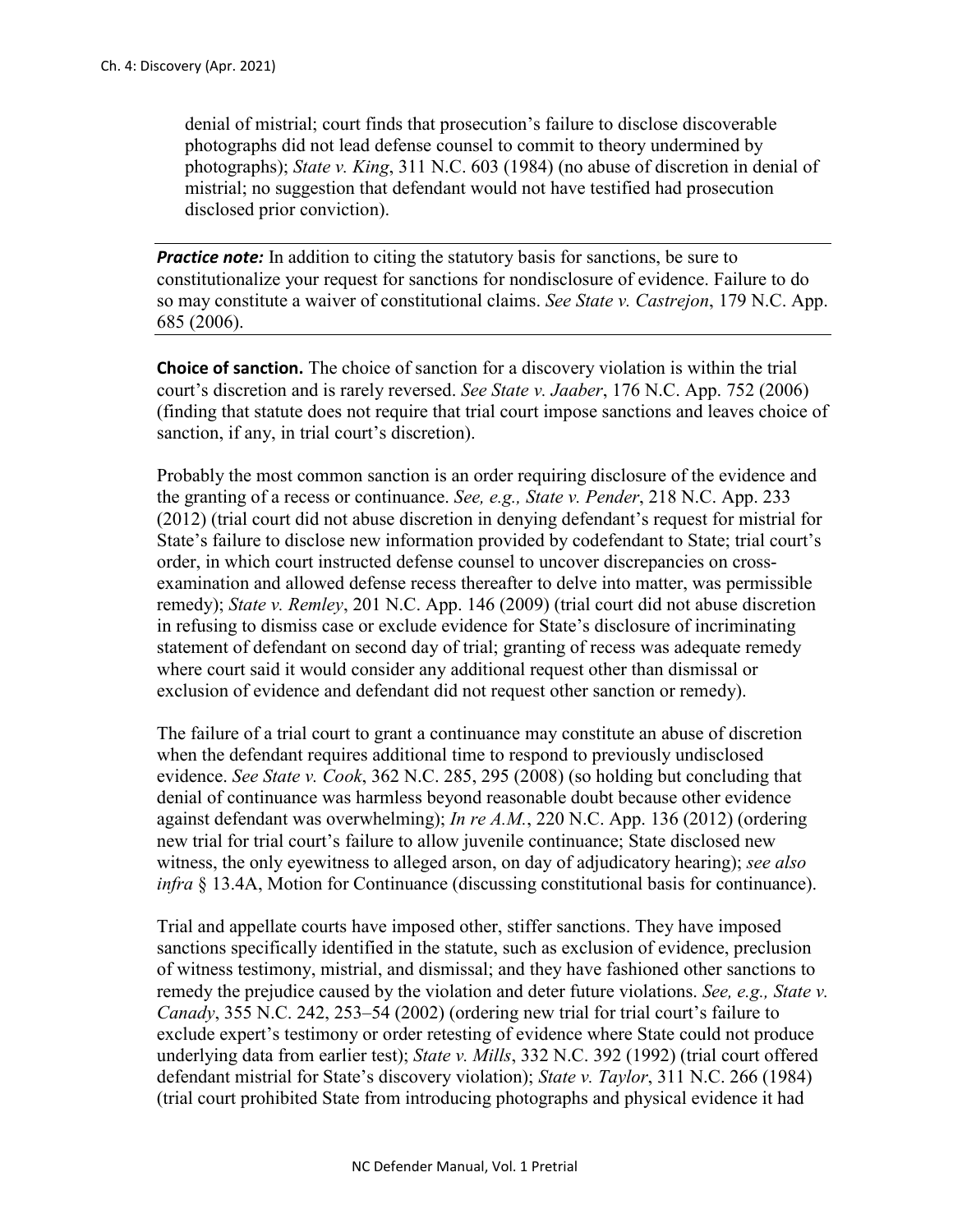failed to produce in discovery); *State v. Barnes*, 226 N.C. App. 318 (2013) (trial court refused to exclude testimony for alleged untimely disclosure of State's intent to use expert but allowed defense counsel to meet privately with State's expert for over an hour before voir dire hearing); *State v. Icard*, 190 N.C. App. 76, 87 (2008) (trial court allowed defendant right to final argument), *aff'd in part and rev'd in part on other grounds*, 363 N.C. 303 (2009); *State v. Moncree*, 188 N.C. App. 221 (2008) (finding that trial court should have excluded testimony of State's expert about identity of substance found in defendant's shoe where State failed to notify defendant of subject matter of expert's testimony; error not prejudicial); *State v. James*, 182 N.C. App. 698, 702 (2007) (trial court excluded witness statement produced by State after discovery deadline set by trial court); *State v. Blankenship*, 178 N.C. App. 351 (2006) (finding that trial court abused discretion in failing to preclude expert witness not on State's witness list from testifying); *State v. Banks*, 125 N.C. App. 681 (1997) (as sanction for failure to preserve evidence, trial court prohibited State from calling witness to testify about evidence, stripped prosecution of two peremptory challenges, and allowed defendant right to final argument before jury), *aff'd per curiam*, 347 N.C. 390 (1997); *State v. Hall*, 93 N.C. App. 236 (1989) (for belated disclosure of evidence, trial court ordered State's witness to confer with defense counsel and submit to questioning under oath before testifying); *State v. Adams*, 67 N.C. App. 116 (1984) (trial court acted within discretion in dismissing charges for prosecution's failure to comply with court order requiring statutory discovery); *see also United States v. Bundy*, 472 F.2d 1266 (D.C. Cir. 1972) (Levanthal, J., concurring) (concurring opinion suggests that, as sanction for law-enforcement officer's failure to preserve notes, trial court could instruct jury that it was free to infer that missing evidence would have been different from testimony at trial and would have been helpful to defendant).

**Mistrial or dismissal as sanction.** Counsel may need to make additional arguments to obtain a mistrial or dismissal for a discovery violation.

Some cases have applied the general mistrial standard to the granting of a mistrial as a sanction for a discovery violation. *See State v. Jaaber*, 176 N.C. App. 752, 756 (2006) ("mistrial is appropriate only when there are such serious improprieties as would make it impossible to attain a fair and impartial verdict under the law" (citation omitted)); *accord State v. Pender*, 218 N.C. App. 233 (2012).

Dismissal has been characterized as an extreme sanction, which should not be routinely imposed and which requires findings detailing the prejudice warranting dismissal. *State v. Dorman*, 225 N.C. App. 599 (2013) (reversing order dismissing charge as sanction for State's discovery violation because trial court did not explain prejudice to defendant that warranted dismissal); *State v. Allen*, 222 N.C. App. 707 (2012) (noting that dismissal is extreme sanction and reversing court's order of dismissal in circumstances of case); *State v. Adams*, 67 N.C. App. 116 (1984) (recognizing that dismissal is extreme sanction and upholding dismissal; because prejudice was apparent, trial court's failure to make findings did not warrant reversal or remand).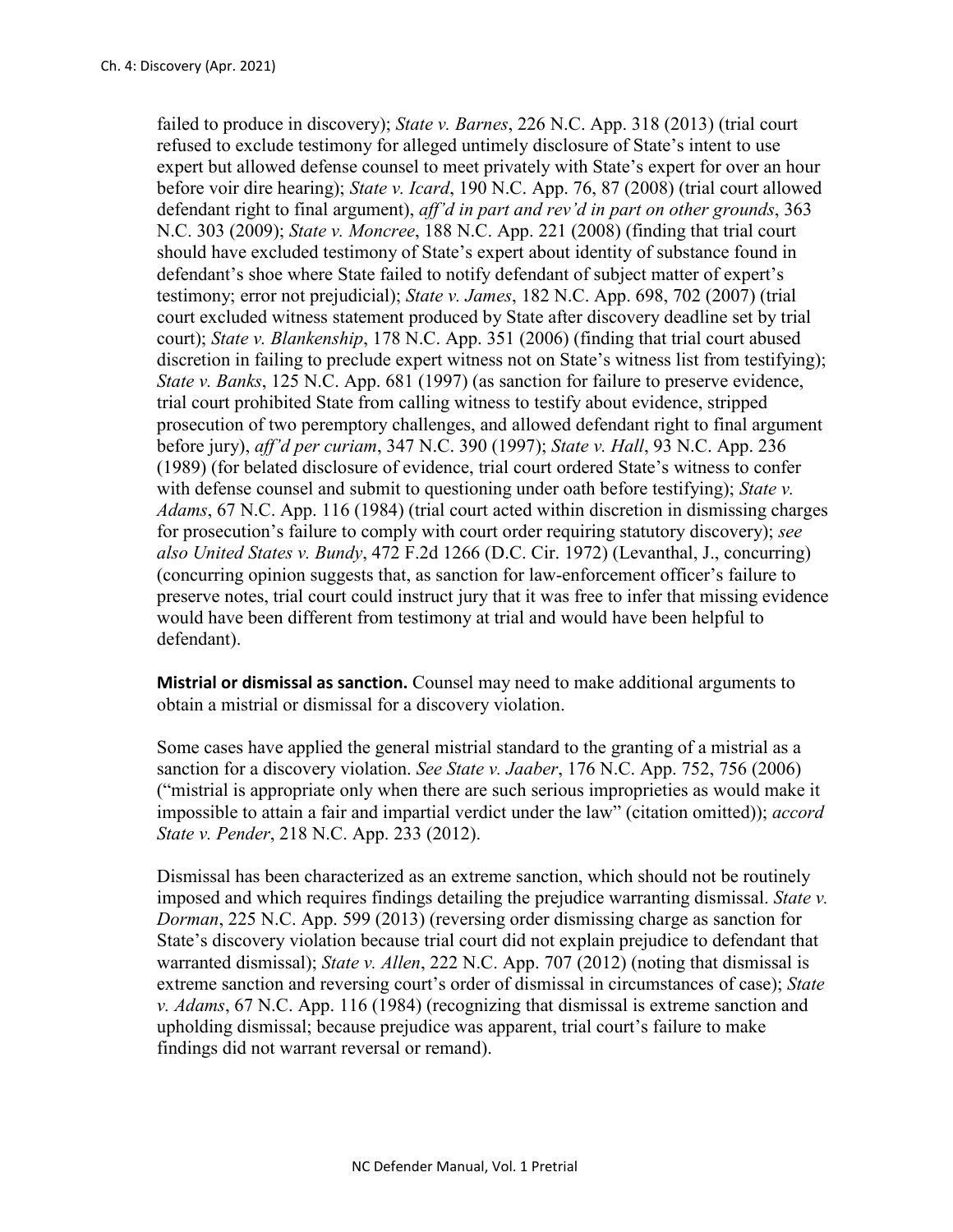**Personal sanctions.** When determining whether to impose personal sanctions for untimely disclosure of law enforcement and investigatory agencies' files, the court must presume that prosecuting attorneys and their staff acted in good faith if they made a reasonably diligent inquiry of those agencies and disclosed the responsive materials. *See* G.S. 15A-910(c).

**Criminal penalties.** In 2011, the General Assembly amended G.S. 15A-903 to impose criminal penalties for the failure to comply with statutory disclosure requirements. G.S. 15A-903(d) provides that a person is guilty of a Class H felony if he or she willfully omits or misrepresents evidence or information required to be disclosed under G.S. 15A- $903(a)(1)$ , the provision requiring the State to disclose its complete files to the defense. The same penalty applies to law enforcement and investigative agencies that fail to disclose required information to the prosecutor's office under G.S. 15A-903(c). A person is guilty of a Class 1 misdemeanor if he or she willfully omits or misrepresents evidence or information required to be disclosed under any other provision of G.S. 15A-903.

**Sanctions for constitutional violations.** A court has the discretion to impose sanctions under G.S. 15A-910 for failure to disclose exculpatory evidence. *See, e.g., State v. Silhan*, 302 N.C. 223 (1981) (trial court had authority to grant recess under G.S. 15A-910 for prosecution's failure to disclose exculpatory evidence), *abrogated in part on other grounds by State v. Sanderson*, 346 N.C. 669 (1997).

Stronger measures, including dismissal, may be necessary for constitutional violations. *See State v. Williams*, 362 N.C. 628 (2008) (upholding dismissal of charge of felony assault on government officer; destruction of evidence flagrantly violated defendant's constitutional rights and irreparably prejudiced preparation of defense under G.S. 15A-954).

**Preservation of record.** If the trial court denies the requested sanctions for a discovery violation, counsel should be sure to include the materials at issue in the record for a potential appeal. *See State v. Mitchell*, 194 N.C. App. 705, 710 (2009) (because defendant did not include any of discovery materials in record, court finds that it could not determine prejudice by trial court's denial of continuance for allegedly late disclosure by State); *see also State v. Hall*, 187 N.C. App. 308 (2007) (in finding that materials were not discoverable, trial court stated that it would place materials under seal for appellate review, but materials were not made part of the record and court of appeals rejected defendant's argument for that reason alone).

**Sanctions against defendant for discovery violation.** *See infra* "Sanctions" in § 4.8A, Procedures for Reciprocal Discovery.

#### **K. Protective Orders**

G.S. 15A-908(a) allows either party to apply to the court, by written motion, for a protective order protecting information from disclosure for good cause. Generally, the State is more likely than the defense to seek a protective order. *See infra*